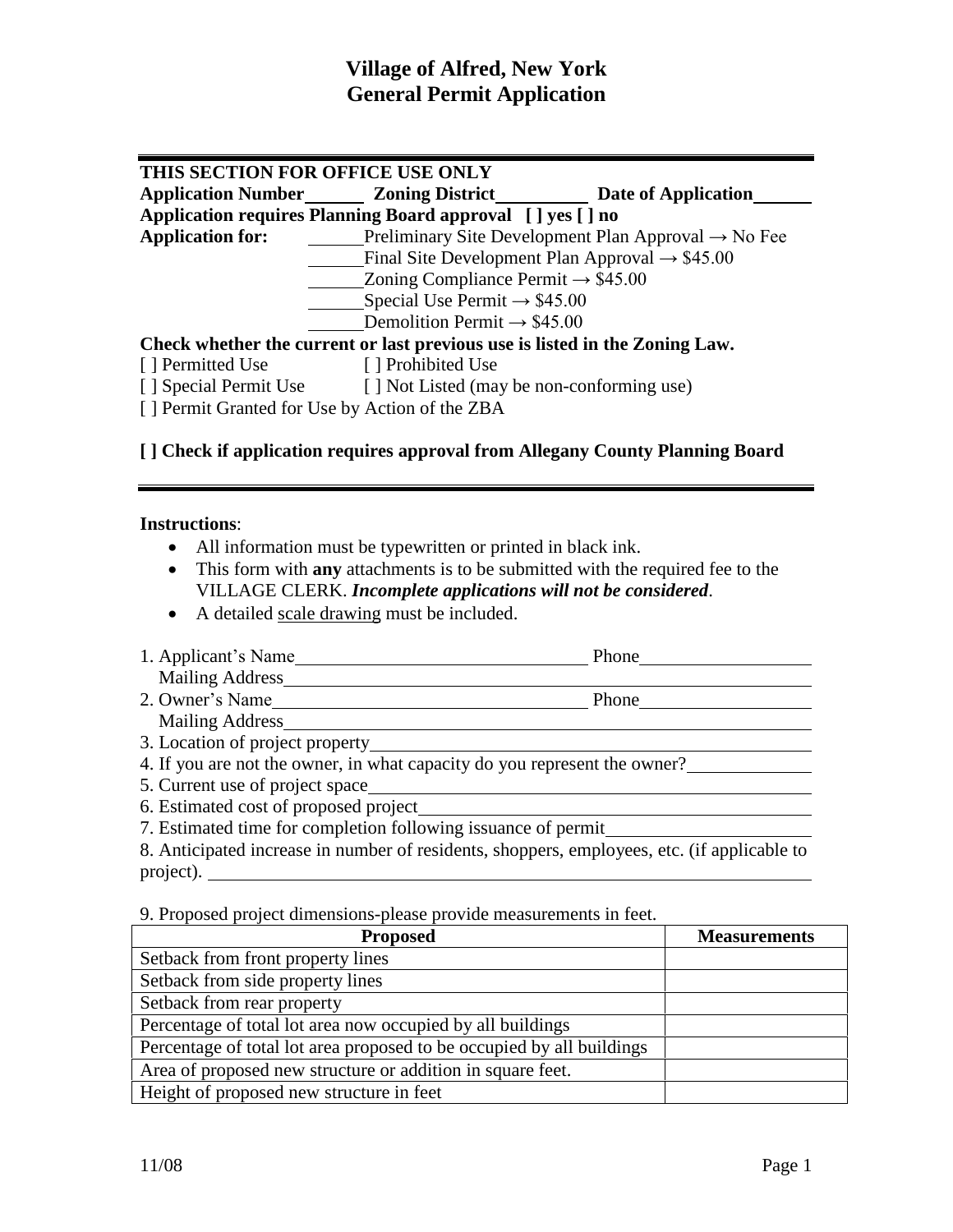# **Village of Alfred, New York General Permit Application**

10. Provide a detailed written description of the proposed project including materials, parking spaces, dimensions, dwelling units, office space, etc. as appropriate. Use additional sheets as necessary.

11. Provide a detailed scale drawing of the project. The drawing *must* include the following: map scale, an arrow indicating north, dimensions of the lot, all streets that border property and their names, abutting properties labeled with names of owners, distinctive physical features of the terrain, and location and dimensions of all existing and proposed buildings and other structures (including distances from the property lines and from each other). NOTE: signs, fences, walls, porches, tool sheds, and other accessory structures must be shown on scale drawing